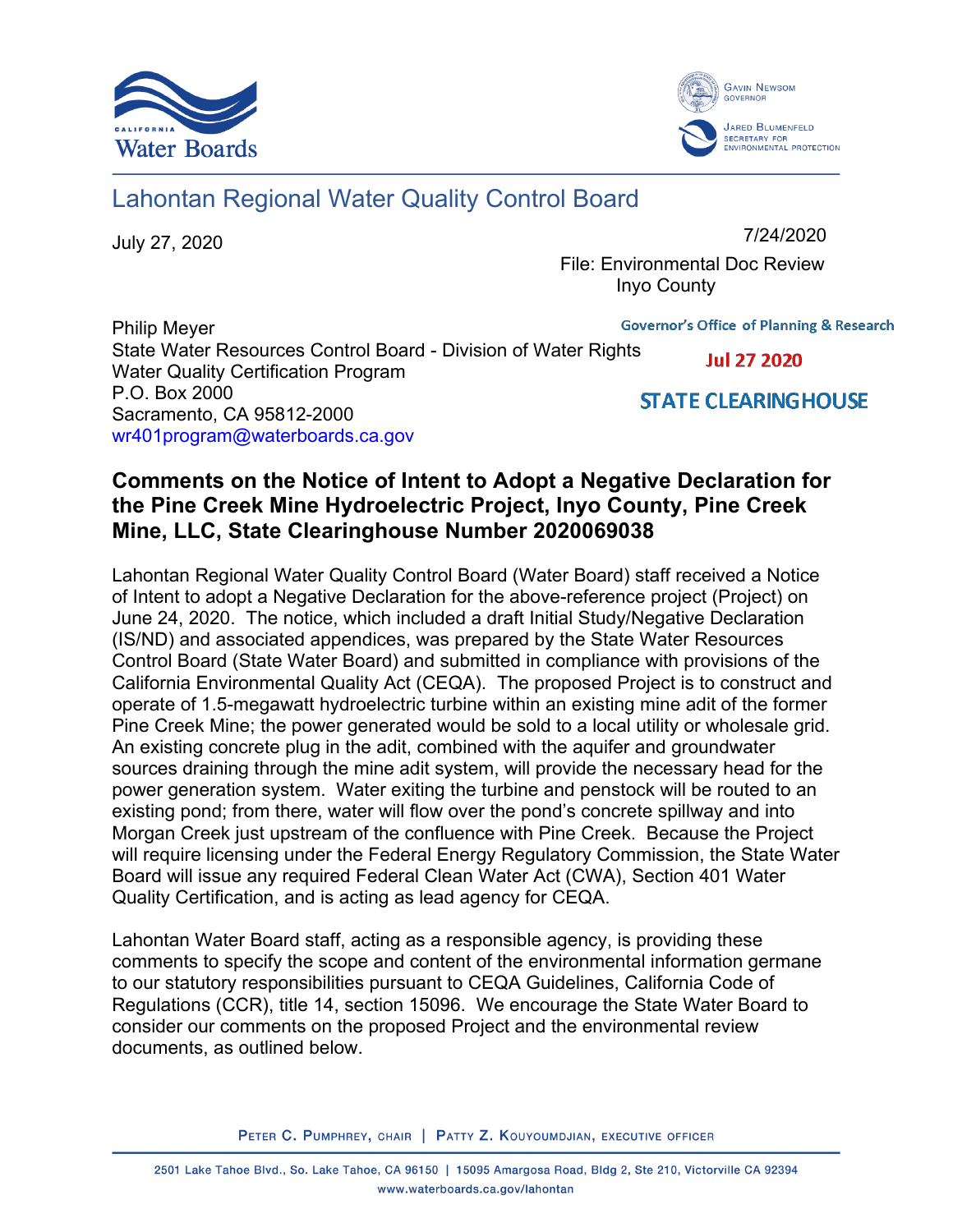## **COMMENTS ON THE PROPOSED PROJECT AND ON THE IS/ND**

1. The Lahontan Water Board regulated waste discharges associated with the former Pine Creek Mine under Board Order No. 6-00-93. Authorized waste discharges included the discharge of Group C mining waste to four unlined tailings ponds located adjacent to Pine Creek, downstream of the proposed Project. The location of these tailings ponds relative to the Project site is shown on Figure 2 of the IS/ND (Appendix A). When the mine ceased operation, the tailings ponds were closed leaving the waste in-place and capping the waste with a vegetated final cover system installed over top. Other closure activities included the placement of rip-rap to protect the toe of the closed tailings ponds adjacent to Pine Creek from erosion, and other storm water/drainage controls to protect the closed tailings ponds from washout. Compared to other types of mining wastes, Group C mining wastes have the lowest threat to water quality, the main threat being sedimentation and turbidity to surface waters. In 2014, the Lahontan Water Board found that the Pine Creek Mine closure activities were complete and that post-closure monitoring showed that the site in its closed state posed little threat to water quality; consequently, the Lahontan Water Board rescinded the waste discharge requirements and relieved the discharger from further monitoring and reporting. Documents related to the former Pine Creek Mine are available on GeoTracker under the [Pine Creek Operation Mill](https://geotracker.waterboards.ca.gov/profile_report.asp?global_id=L10005420973) site (https://geotracker.waterboards.ca.gov/profile\_report.asp?global\_id=L100054209 73).

Our primary concerns with the proposed Project are the potential effects development and construction might have on the closed tailings ponds. It is crucial that any future development on or near the former Pine Creek Mine site does not affect the integrity of the closed tailings ponds' final cover system or the drainage/storm water and erosion control systems installed as part of the approved closure plan for the mine. The integrity of the closed tailings ponds must be maintained to contain the wastes that are buried in-place. Increased flows to Morgan Creek as result of Project implementation has the potential to breach the containment of the closed tailings ponds. A breach in the containment would result in waste discharges to Pine Creek and could lead to significant impacts to the quality of surface waters in Pine Creek and to downstream riparian habitats. As such, it is critical that post-Project flow rates match pre-Project flow rates.

2. We support the continued "run-of-mine" flows from the adit and the development of an "Initial Fill Plan" to monitor and regulate the rate and magnitude of flow from the adit, especially the rate and magnitude of flows that pass through the point of discharge to Morgan Creek. We recommend the Project proponent include in this plan detailed procedures for maintenance (both routine and unplanned) as well as a suite of contingency measures that could be implemented should any of the pressure sensors and/or other electronic monitoring devices fail.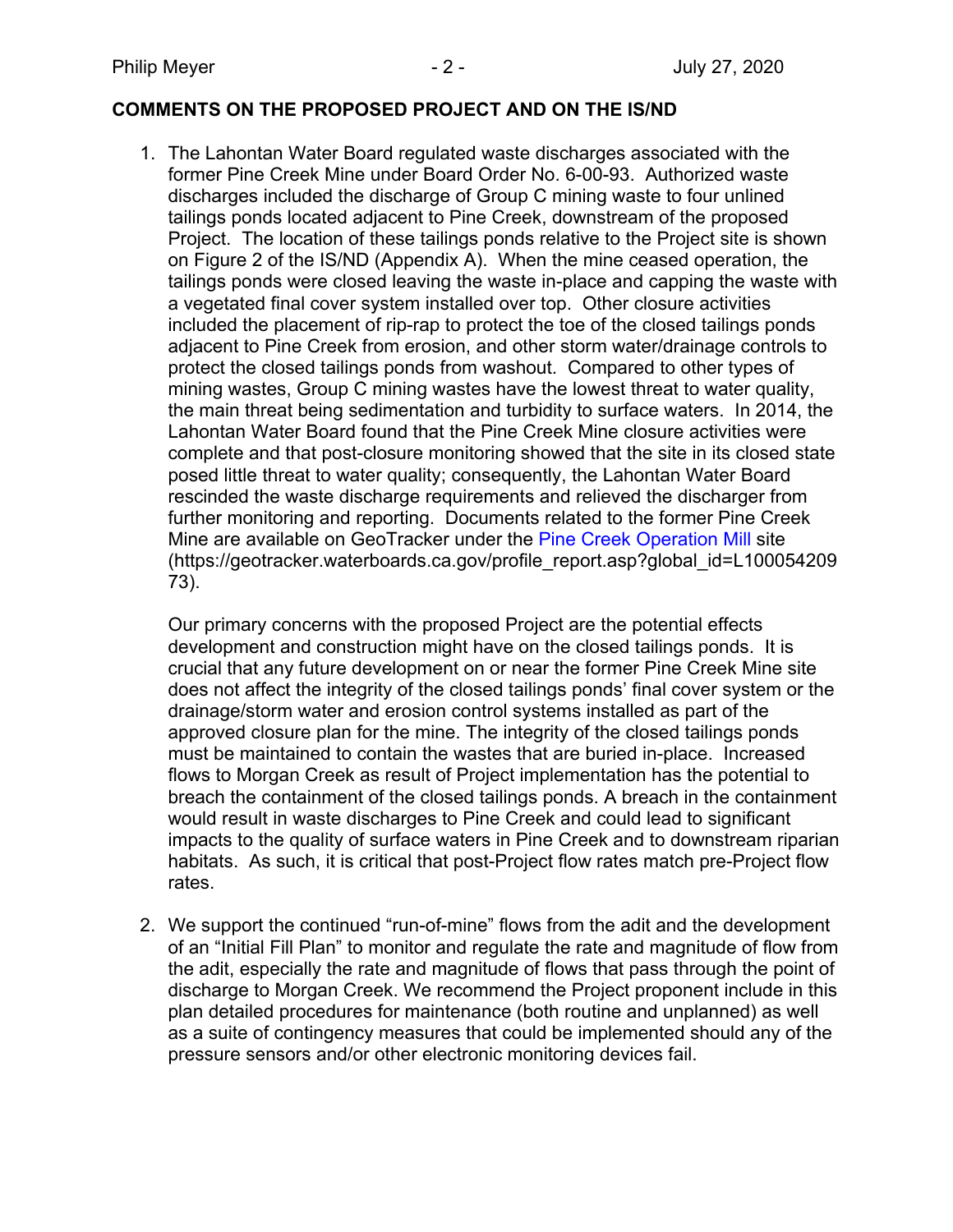- 3. The beneficial uses of all waters of the state within the Lahontan Region are outlined in Chapter 2 of the Water Quality Control Plan for the Lahontan Region (Basin Plan). The surface waters in and around the Project area are located within the Upper Owens Hydrologic Area of the Owens watershed (Hydrologic Area No. 603.20). The Project proposes to discharge directly to Morgan Creek, which is a tributary to Pine Creek. The IS/ND correctly lists the beneficial uses for Pine Creek but does not include the beneficial uses for Morgan Creek. Morgan Creek is considered a "minor surface water" in accordance with the Basin Plan and is assigned the following beneficial uses: municipal and agricultural supply (MUN, AGR), industrial supply (IND), groundwater recharge (GWR), recreation (REC-1, REC-2), commercial and sport fishing (COMM), cold water habitat (COLD), wildlife habitat (WILD), rare or endangered species habitat (RARE), and water quality enhancement (WQE). We request that the IS/ND be revised to identify the beneficial uses of Morgan Creek and, as necessary, include an analysis of the Project's potential impacts to water quality and hydrology with respect to those beneficial uses.
- 4. On page 84 of the IS/ND and again on page 86, it is stated that "Hydropower Generation" (POW) is an identified beneficial use. For the record, POW is a designated beneficial use for Pine Creek, but is not a specific designated beneficial use for Morgan Creek.
- 5. Water quality objectives (WQOs), both numerical and narrative, for all waters of the state within the Lahontan Region are outlined in Chapter 3 of the Basin Plan. We appreciate that the IS/ND included reference to the numerical WQOs that are specific to Pine Creek. In addition to those numerical WQOs, there are many narrative WQOs that apply to all surface waters depending on the designated beneficial uses assigned to the waterbody (beginning page 3-3 of the Basin Plan). For example, the temperature WQO is dependent upon whether a water is designated WARM or COLD; for waters designated COLD, such as Pine Creek and Morgan Creek, the temperature shall not be altered. As another example, the turbidity WQO for all surface waters is such that increases in turbidity shall not exceed natural (background) levels by more than 10 percent. The IS/ND should reference all applicable WQOs for the surface waters within the Project area. It is these objectives that should be used when evaluating thresholds of significance for Project impacts.
- 6. The IS/ND indicates that a "Water Quality Protection and Monitoring Plan" will be developed as part of the Project, though details of the plan were not provided in the environmental document. We envision that the purpose of the Water Quality Protection and Monitoring Plan would be to detect at the earliest possible detection changes in water quality that could affect the beneficial uses of Morgan Creek and Pine Creek. We recommend that this plan be prepared in consultation with State Water Board and Lahontan Water Board staff and be required to be approved by State Water Board staff prior to completion of Project construction. At minimum, the plan should include the following: a list of the numeric and narrative WQOs that apply to both Morgan Creek and Pine Creek; a